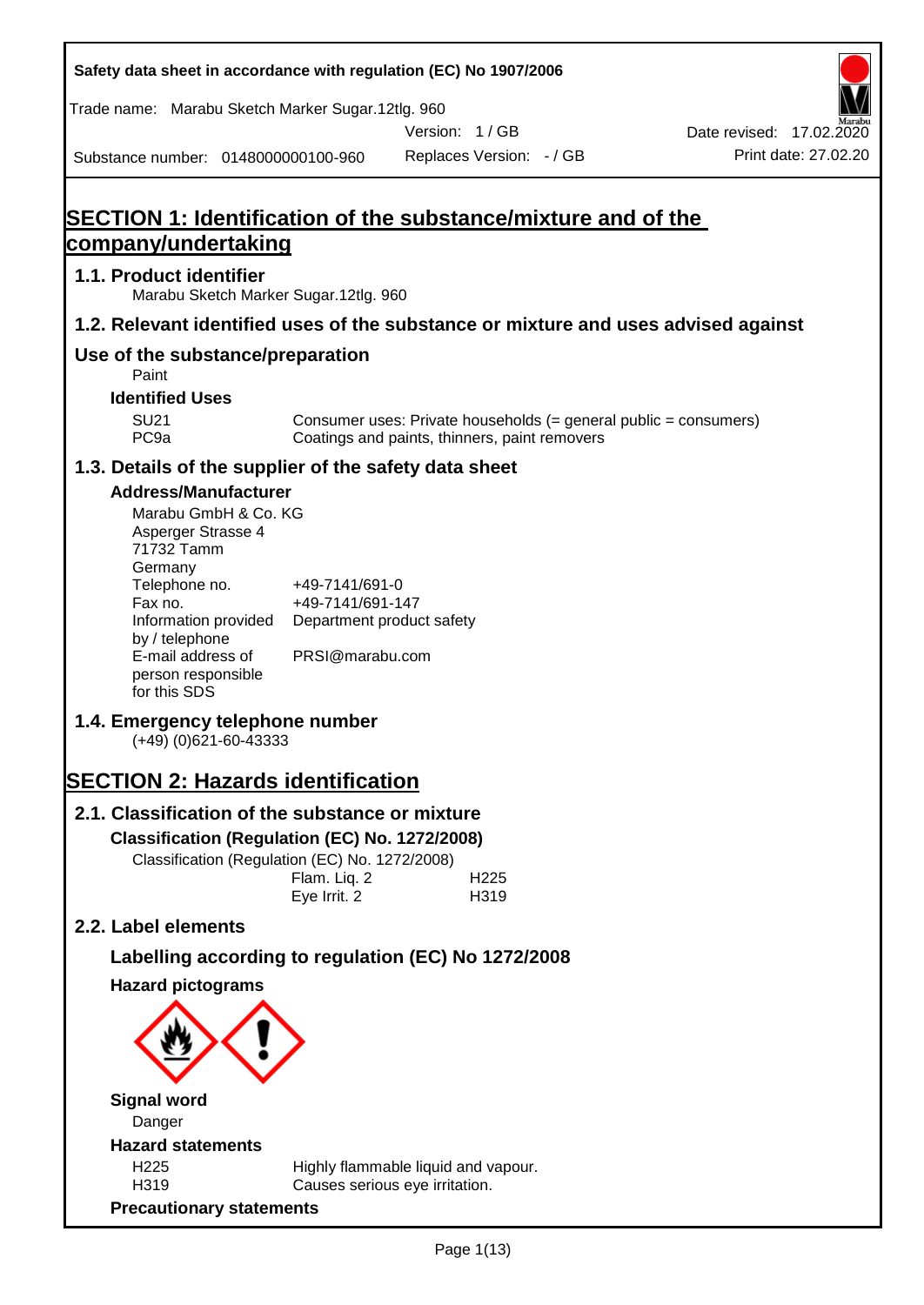| Safety data sheet in accordance with regulation (EC) No 1907/2006                                                          |                                                                                                                                                                                                                                  |                          |                          |            |                                                                           |  |  |
|----------------------------------------------------------------------------------------------------------------------------|----------------------------------------------------------------------------------------------------------------------------------------------------------------------------------------------------------------------------------|--------------------------|--------------------------|------------|---------------------------------------------------------------------------|--|--|
| Trade name: Marabu Sketch Marker Sugar.12tlg. 960                                                                          |                                                                                                                                                                                                                                  | Version: 1/GB            |                          |            | Date revised: 17.02.2020                                                  |  |  |
| Substance number: 0148000000100-960                                                                                        |                                                                                                                                                                                                                                  | Replaces Version: - / GB |                          |            | Print date: 27,02.20                                                      |  |  |
| P <sub>101</sub>                                                                                                           |                                                                                                                                                                                                                                  |                          |                          |            | If medical advice is needed, have product container or label at hand.     |  |  |
| P <sub>102</sub><br>P210                                                                                                   | Keep out of reach of children.                                                                                                                                                                                                   |                          |                          |            | Keep away from heat, hot surfaces, sparks, open flames and other ignition |  |  |
| P264.1<br>P280<br>P305+P351+P338                                                                                           | sources. No smoking.<br>Wash hands thoroughly after handling.<br>Wear protective gloves / protective clothing / eye protection / face protection.<br>IF IN EYES: Rinse cautiously with water for several minutes. Remove contact |                          |                          |            |                                                                           |  |  |
| P501.9                                                                                                                     | lenses, if present and easy to do. Continue rinsing.                                                                                                                                                                             |                          |                          |            | Dispose of contents / container as problematic waste.                     |  |  |
| 2.3. Other hazards<br>No special hazards have to be mentioned.<br><b>SECTION 3: Composition/information on ingredients</b> |                                                                                                                                                                                                                                  |                          |                          |            |                                                                           |  |  |
| 3.2. Mixtures                                                                                                              |                                                                                                                                                                                                                                  |                          |                          |            |                                                                           |  |  |
| <b>Hazardous ingredients</b>                                                                                               |                                                                                                                                                                                                                                  |                          |                          |            |                                                                           |  |  |
| <b>Ethanol</b><br>CAS No.<br>EINECS no.<br>Registration no.<br>Concentration                                               | 64-17-5<br>200-578-6<br>01-2119457610-43<br>$>=$                                                                                                                                                                                 | 50                       | $\,<\,$                  | 100        | $\%$                                                                      |  |  |
| Classification (Regulation (EC) No. 1272/2008)                                                                             | Flam. Liq. 2<br>Eye Irrit. 2                                                                                                                                                                                                     |                          | H <sub>225</sub><br>H319 |            |                                                                           |  |  |
| Concentration limits (Regulation (EC) No. 1272/2008)                                                                       | Eye Irrit. 2                                                                                                                                                                                                                     | H319                     |                          | $>= 50 \%$ |                                                                           |  |  |
| 1-Methoxy-2-propanol<br>CAS No.<br>EINECS no.<br>Registration no.                                                          | 107-98-2<br>203-539-1<br>01-2119457435-35                                                                                                                                                                                        |                          |                          |            |                                                                           |  |  |
| Concentration                                                                                                              | $>=$                                                                                                                                                                                                                             | 10                       | $\,<\,$                  | 20         | %                                                                         |  |  |
| Classification (Regulation (EC) No. 1272/2008)                                                                             | STOT SE3<br>Flam. Liq. 3                                                                                                                                                                                                         |                          | H336<br>H <sub>226</sub> |            |                                                                           |  |  |
| <b>SECTION 4: First aid measures</b><br>4.1. Description of first aid measures                                             |                                                                                                                                                                                                                                  |                          |                          |            |                                                                           |  |  |

#### **General information**

In all cases of doubt, or when symptoms persist, seek medical attention. Never give anything by mouth to an unconscious person. If unconscious place in recovery position and seek medical advice.

#### **After inhalation**

Remove to fresh air, keep patient warm and at rest. If breathing is irregular or stopped, administer artificial respiration.

#### **After skin contact**

Remove contaminated clothing. Wash skin thoroughly with soap and water or use recognised skin cleanser. Do NOT use solvents or thinners.

### **After eye contact**

Remove contact lenses, irrigate copiously with clean, fresh water, holding the eyelids apart for at least 10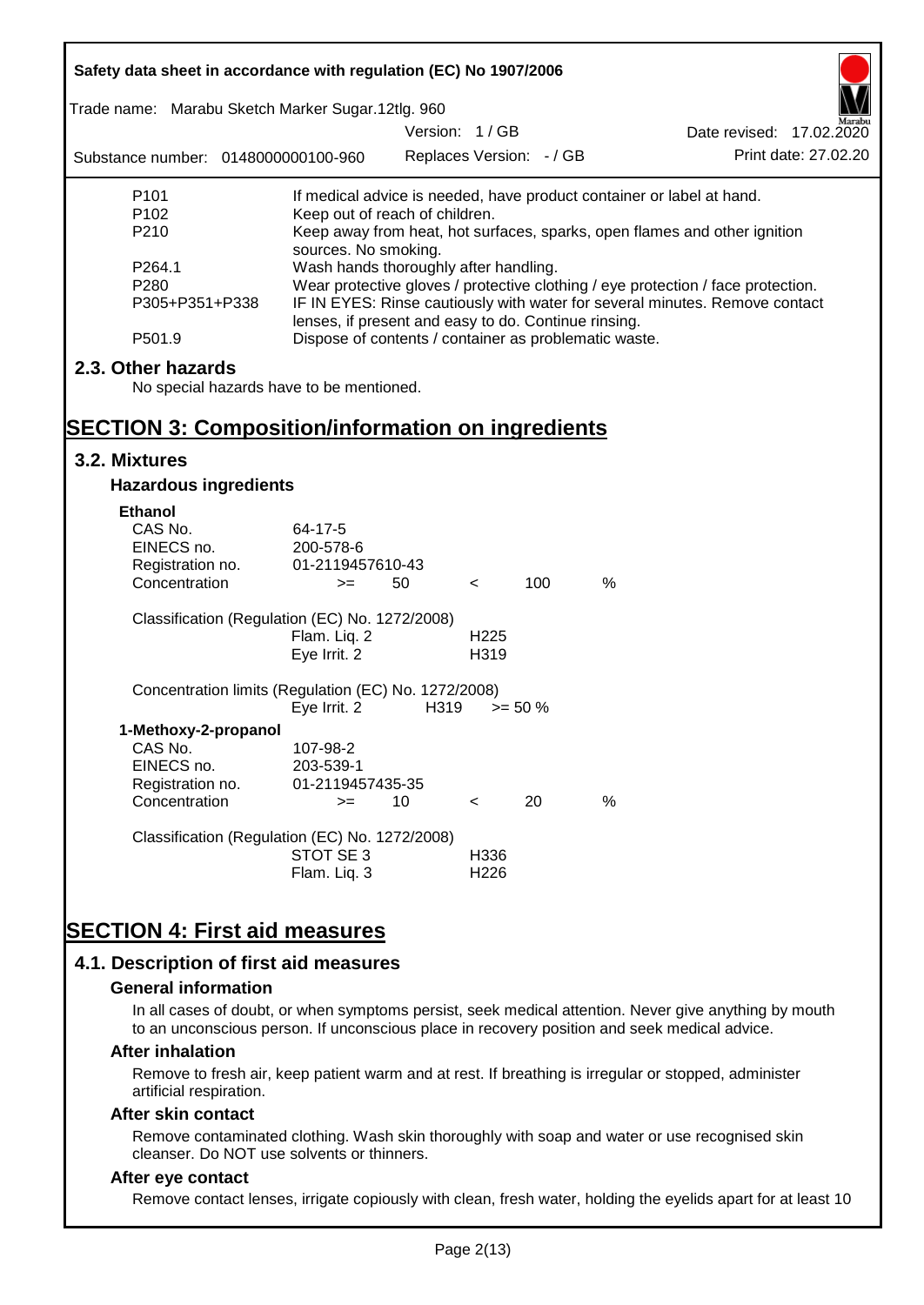|  |  |  | Safety data sheet in accordance with regulation (EC) No 1907/2006 |
|--|--|--|-------------------------------------------------------------------|
|--|--|--|-------------------------------------------------------------------|

Trade name: Marabu Sketch Marker Sugar.12tlg. 960

Version: 1 / GB

Substance number: 0148000000100-960

Replaces Version: - / GB Print date: 27.02.20 Date revised: 17.02.2020

minutes and seek immediate medical advice.

#### **After ingestion**

If accidentally swallowed rinse the mouth with plenty of water (only if the person is conscious) and obtain immediate medical attention. Keep at rest. Do NOT induce vomiting.

**4.2. Most important symptoms and effects, both acute and delayed** Until now no symptoms known so far.

# **4.3. Indication of any immediate medical attention and special treatment needed**

### **Hints for the physician / treatment**

Treat symptomatically

## **SECTION 5: Firefighting measures**

### **5.1. Extinguishing media**

### **Suitable extinguishing media**

Recommended: alcohol resistant foam, CO2, powders, water spray/mist, Not be used for safety reasons: water jet

### **5.2. Special hazards arising from the substance or mixture**

In the event of fire the following can be released: Carbon monoxide (CO); Carbon dioxide (CO2); dense black smoke

### **5.3. Advice for firefighters**

#### **Special protective equipment for fire-fighting**

Cool closed containers exposed to fire with water. Do not allow run-off from fire fighting to enter drains or water courses.

## **SECTION 6: Accidental release measures**

#### **6.1. Personal precautions, protective equipment and emergency procedures**

Exclude sources of ignition and ventilate the area. Avoid breathing vapours. Refer to protective measures listed in Sections 7 and 8.

#### **6.2. Environmental precautions**

Do not allow to enter drains or waterways. If the product contaminates lakes, rivers or sewage, inform appropriate authorities in accordance with local regulations.

#### **6.3. Methods and material for containment and cleaning up**

Contain and collect spillage with non-combustible absorbent materials, e.g. sand, earth, vermiculite, diatomaceous earth and place in container for disposal according to local regulations (see section 13). Clean preferably with a detergent - avoid use of solvents.

#### **6.4. Reference to other sections**

Information regarding Safe handling, see Section 7. Information regarding personal protective measures, see Section 8. Information regarding waste disposal, see Section 13.

## **SECTION 7: Handling and storage**

## **7.1. Precautions for safe handling**

#### **Advice on safe handling**

Prevent the creation of flammable or explosive concentrations of vapour in air and avoid vapour concentration higher than the occupational exposure limits. In addition, the product should only be used in areas from which all naked lights and other sources of ignition have been excluded. Electrical equipment should be protected to the appropriate standard. Mixture may charge electrostatically: always use earthing leads when transferring from one container to another. Operators should wear anti-static footwear and clothing and floors should be of the conducting type. Isolate from sources of heat, sparks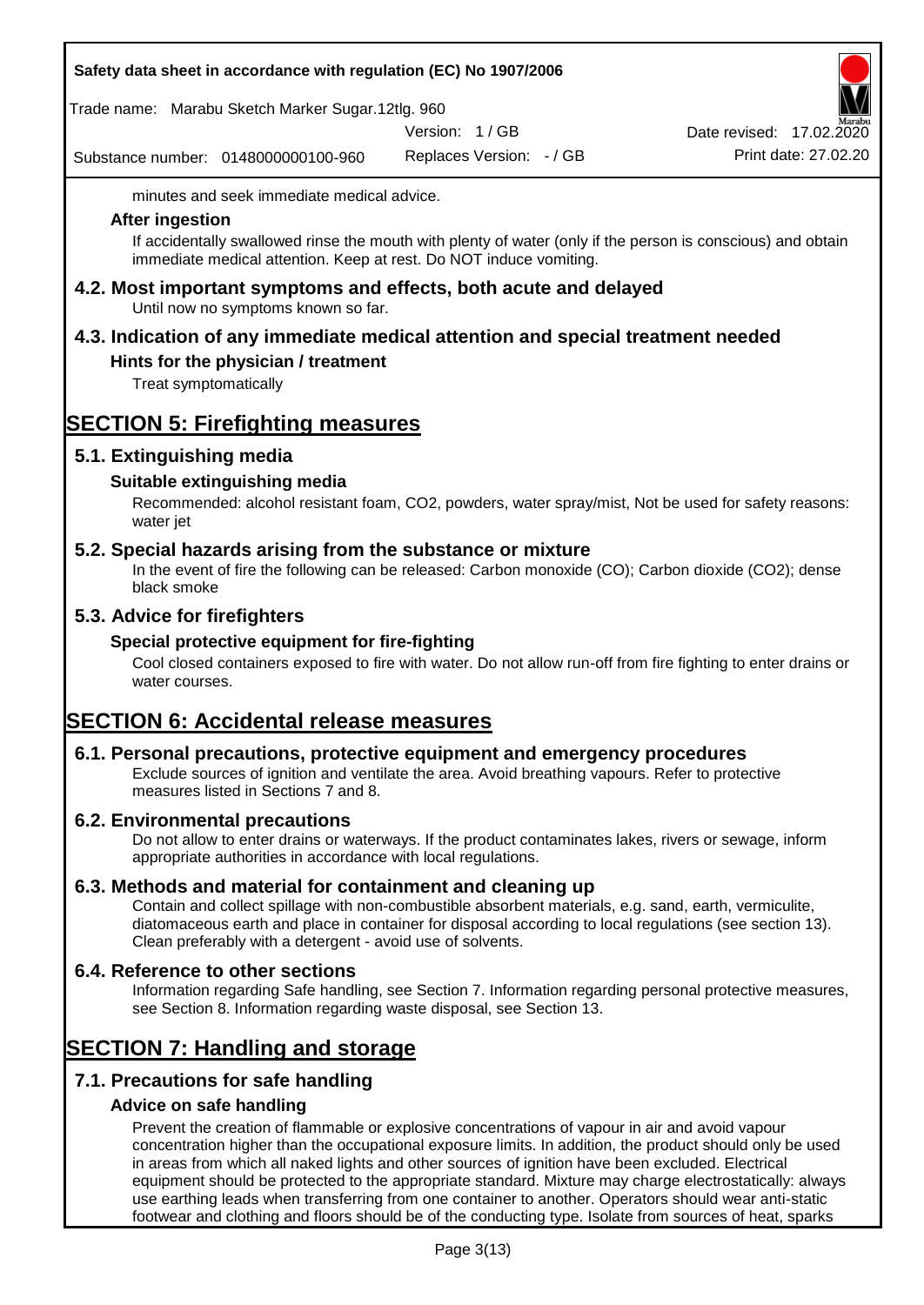| Safety data sheet in accordance with regulation (EC) No 1907/2006                                                                                                                                                                                                                                                                                                                                                                                                                                                                        |             |                                          |                                   |      |                          |  |
|------------------------------------------------------------------------------------------------------------------------------------------------------------------------------------------------------------------------------------------------------------------------------------------------------------------------------------------------------------------------------------------------------------------------------------------------------------------------------------------------------------------------------------------|-------------|------------------------------------------|-----------------------------------|------|--------------------------|--|
| Trade name: Marabu Sketch Marker Sugar.12tlg. 960                                                                                                                                                                                                                                                                                                                                                                                                                                                                                        |             |                                          |                                   |      |                          |  |
|                                                                                                                                                                                                                                                                                                                                                                                                                                                                                                                                          |             | Version: 1/GB                            |                                   |      | Date revised: 17.02.2020 |  |
| Substance number: 0148000000100-960                                                                                                                                                                                                                                                                                                                                                                                                                                                                                                      |             |                                          | Replaces Version: - / GB          |      | Print date: 27.02.20     |  |
| and open flame. No sparking tools should be used. Avoid skin and eye contact. Avoid the inhalation of<br>particulates and spray mist arising from the application of this mixture. Smoking, eating and drinking shall<br>be prohibited in application area. For personal protection see Section 8. Never use pressure to empty:<br>container is not a pressure vessel. Always keep in containers of same material as the original one.<br>Comply with the health and safety at work laws. Do not allow to enter drains or water courses. |             |                                          |                                   |      |                          |  |
| Advice on protection against fire and explosion<br>Vapours are heavier than air and may spread along floors. Vapours may form explosive mixtures with<br>air.                                                                                                                                                                                                                                                                                                                                                                            |             |                                          |                                   |      |                          |  |
| Classification of fires / temperature class / Ignition group / Dust explosion class<br><b>Classification of fires</b>                                                                                                                                                                                                                                                                                                                                                                                                                    |             |                                          | B (Combustible liquid substances) |      |                          |  |
| Temperature class                                                                                                                                                                                                                                                                                                                                                                                                                                                                                                                        | T3          |                                          |                                   |      |                          |  |
| 7.2. Conditions for safe storage, including any incompatibilities                                                                                                                                                                                                                                                                                                                                                                                                                                                                        |             |                                          |                                   |      |                          |  |
| Requirements for storage rooms and vessels                                                                                                                                                                                                                                                                                                                                                                                                                                                                                               |             |                                          |                                   |      |                          |  |
| Electrical installations/working materials must comply with the local applied technological safety<br>standards. Storage rooms in which filling operations take place must have a conducting floor. Store in<br>accordance with national regulation                                                                                                                                                                                                                                                                                      |             |                                          |                                   |      |                          |  |
| Hints on storage assembly                                                                                                                                                                                                                                                                                                                                                                                                                                                                                                                |             |                                          |                                   |      |                          |  |
| Store away from oxidising agents, from strongly alkaline and strongly acid materials.                                                                                                                                                                                                                                                                                                                                                                                                                                                    |             |                                          |                                   |      |                          |  |
| Further information on storage conditions<br>Observe label precautions. Store between 15 and 30 °C in a dry, well ventilated place away from<br>sources of heat and direct sunlight. Keep container tightly closed. Keep away from sources of ignition.<br>No smoking. Prevent unauthorised access. Containers which are opened must be carefully resealed and<br>kept upright to prevent leakage.                                                                                                                                       |             |                                          |                                   |      |                          |  |
| 7.3. Specific end use(s)<br>Paint                                                                                                                                                                                                                                                                                                                                                                                                                                                                                                        |             |                                          |                                   |      |                          |  |
| <b>SECTION 8: Exposure controls/personal protection</b>                                                                                                                                                                                                                                                                                                                                                                                                                                                                                  |             |                                          |                                   |      |                          |  |
| 8.1. Control parameters                                                                                                                                                                                                                                                                                                                                                                                                                                                                                                                  |             |                                          |                                   |      |                          |  |
| <b>Exposure limit values</b>                                                                                                                                                                                                                                                                                                                                                                                                                                                                                                             |             |                                          |                                   |      |                          |  |
| <b>Ethanol</b>                                                                                                                                                                                                                                                                                                                                                                                                                                                                                                                           |             |                                          |                                   |      |                          |  |
| List                                                                                                                                                                                                                                                                                                                                                                                                                                                                                                                                     | <b>EH40</b> |                                          |                                   |      |                          |  |
| <b>Type</b>                                                                                                                                                                                                                                                                                                                                                                                                                                                                                                                              | <b>WEL</b>  |                                          |                                   |      |                          |  |
| Value<br><b>Status: 2011</b>                                                                                                                                                                                                                                                                                                                                                                                                                                                                                                             | 1920        | mg/m <sup>3</sup>                        |                                   | 1000 | ppm(V)                   |  |
| 1-Methoxy-2-propanol                                                                                                                                                                                                                                                                                                                                                                                                                                                                                                                     |             |                                          |                                   |      |                          |  |
| List                                                                                                                                                                                                                                                                                                                                                                                                                                                                                                                                     | EH40        |                                          |                                   |      |                          |  |
| <b>Type</b>                                                                                                                                                                                                                                                                                                                                                                                                                                                                                                                              | WEL         |                                          |                                   |      |                          |  |
| Value                                                                                                                                                                                                                                                                                                                                                                                                                                                                                                                                    | 375         | mg/m <sup>3</sup>                        |                                   | 100  | ppm(V)                   |  |
| Short term exposure limit<br>Skin resorption / sensibilisation: Sk;                                                                                                                                                                                                                                                                                                                                                                                                                                                                      | 560         | mg/m <sup>3</sup><br><b>Status: 2011</b> |                                   | 150  | ppm(V)                   |  |
| <b>Derived No/Minimal Effect Levels (DNEL/DMEL)</b>                                                                                                                                                                                                                                                                                                                                                                                                                                                                                      |             |                                          |                                   |      |                          |  |
| <b>Ethanol</b>                                                                                                                                                                                                                                                                                                                                                                                                                                                                                                                           |             |                                          |                                   |      |                          |  |
| Type of value                                                                                                                                                                                                                                                                                                                                                                                                                                                                                                                            |             |                                          | Derived No Effect Level (DNEL)    |      |                          |  |
| Reference group                                                                                                                                                                                                                                                                                                                                                                                                                                                                                                                          | Worker      |                                          |                                   |      |                          |  |
| Duration of exposure                                                                                                                                                                                                                                                                                                                                                                                                                                                                                                                     |             | Long term                                |                                   |      |                          |  |
| Route of exposure                                                                                                                                                                                                                                                                                                                                                                                                                                                                                                                        | inhalative  |                                          |                                   |      |                          |  |
| Mode of action<br>Concentration                                                                                                                                                                                                                                                                                                                                                                                                                                                                                                          |             | Systemic effects<br>950                  |                                   |      | mg/m <sup>3</sup>        |  |
|                                                                                                                                                                                                                                                                                                                                                                                                                                                                                                                                          |             |                                          |                                   |      |                          |  |
| Type of value<br>Reference group                                                                                                                                                                                                                                                                                                                                                                                                                                                                                                         | Worker      |                                          | Derived No Effect Level (DNEL)    |      |                          |  |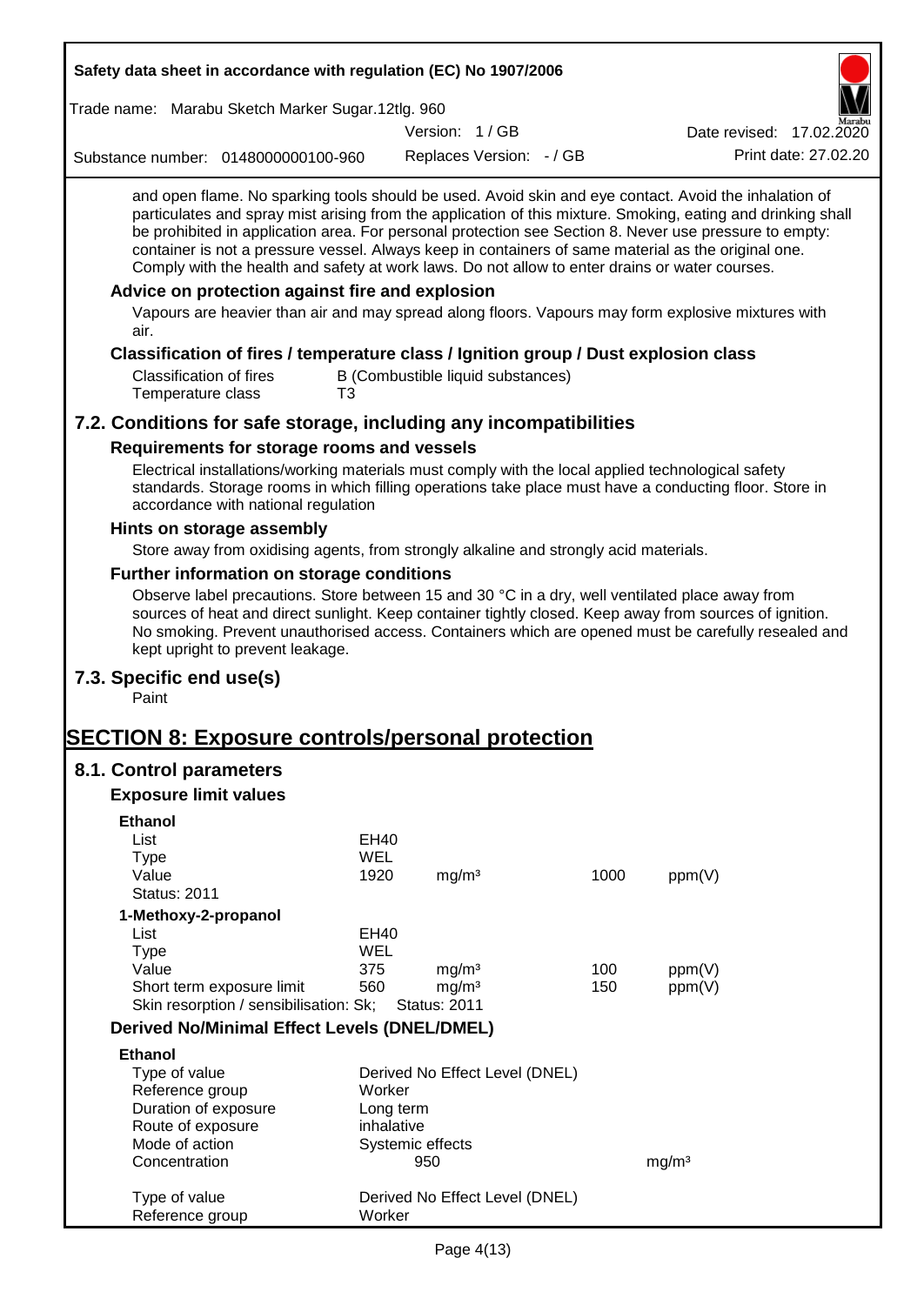| Safety data sheet in accordance with regulation (EC) No 1907/2006 |                                |                          |
|-------------------------------------------------------------------|--------------------------------|--------------------------|
| Trade name: Marabu Sketch Marker Sugar.12tlg. 960                 |                                |                          |
|                                                                   | Version: 1/GB                  | Date revised: 17.02.2020 |
| Substance number: 0148000000100-960                               | Replaces Version: - / GB       | Print date: 27.02.20     |
| Duration of exposure                                              | Short term                     |                          |
| Route of exposure                                                 | inhalative                     |                          |
| Mode of action                                                    | Local effects                  |                          |
| Concentration                                                     | 1900                           | mg/m <sup>3</sup>        |
| Type of value                                                     | Derived No Effect Level (DNEL) |                          |
| Reference group                                                   | Worker                         |                          |
| Duration of exposure                                              | Long term                      |                          |
| Route of exposure                                                 | dermal                         |                          |
| Mode of action                                                    | Systemic effects               |                          |
| Concentration                                                     | 343                            | mg/kg/d                  |
|                                                                   |                                |                          |
| Type of value                                                     | Derived No Effect Level (DNEL) |                          |
| Reference group                                                   | Consumer                       |                          |
| Duration of exposure                                              | Long term                      |                          |
| Route of exposure                                                 | inhalative                     |                          |
| Mode of action                                                    | Systemic effects               |                          |
| Concentration                                                     | 114                            | mg/m <sup>3</sup>        |
| Type of value                                                     | Derived No Effect Level (DNEL) |                          |
| Reference group                                                   | Consumer                       |                          |
| Duration of exposure                                              | Short term                     |                          |
| Route of exposure                                                 | inhalative                     |                          |
| Mode of action                                                    | Local effects                  |                          |
| Concentration                                                     | 950                            | mg/m <sup>3</sup>        |
|                                                                   |                                |                          |
| Type of value                                                     | Derived No Effect Level (DNEL) |                          |
| Reference group                                                   | Consumer                       |                          |
| Duration of exposure                                              | Long term                      |                          |
| Route of exposure                                                 | dermal                         |                          |
| Mode of action                                                    | Systemic effects               |                          |
| Concentration                                                     | 206                            | mg/kg/d                  |
| Type of value                                                     | Derived No Effect Level (DNEL) |                          |
| Reference group                                                   | Consumer                       |                          |
| Duration of exposure                                              | Long term                      |                          |
| Route of exposure                                                 | oral                           |                          |
| Mode of action                                                    | Systemic effects               |                          |
| Concentration                                                     | 87                             | mg/kg/d                  |
|                                                                   |                                |                          |
| 1-Methoxy-2-propanol                                              |                                |                          |
| Type of value                                                     | Derived No Effect Level (DNEL) |                          |
| Reference group                                                   | Worker                         |                          |
| Duration of exposure                                              | Acute                          |                          |
| Route of exposure                                                 | inhalative                     |                          |
| Mode of action                                                    | Local effects                  |                          |
| Concentration                                                     | 553,5                          | mg/m <sup>3</sup>        |
|                                                                   |                                |                          |
| Type of value                                                     | Derived No Effect Level (DNEL) |                          |
| Reference group                                                   | Worker                         |                          |
| Duration of exposure                                              | Long term                      |                          |
| Route of exposure                                                 | dermal                         |                          |
| Mode of action                                                    | Systemic effects               |                          |
| Concentration                                                     | 50,6                           | mg/person/               |
|                                                                   |                                | d                        |
| Type of value                                                     | Derived No Effect Level (DNEL) |                          |
|                                                                   |                                |                          |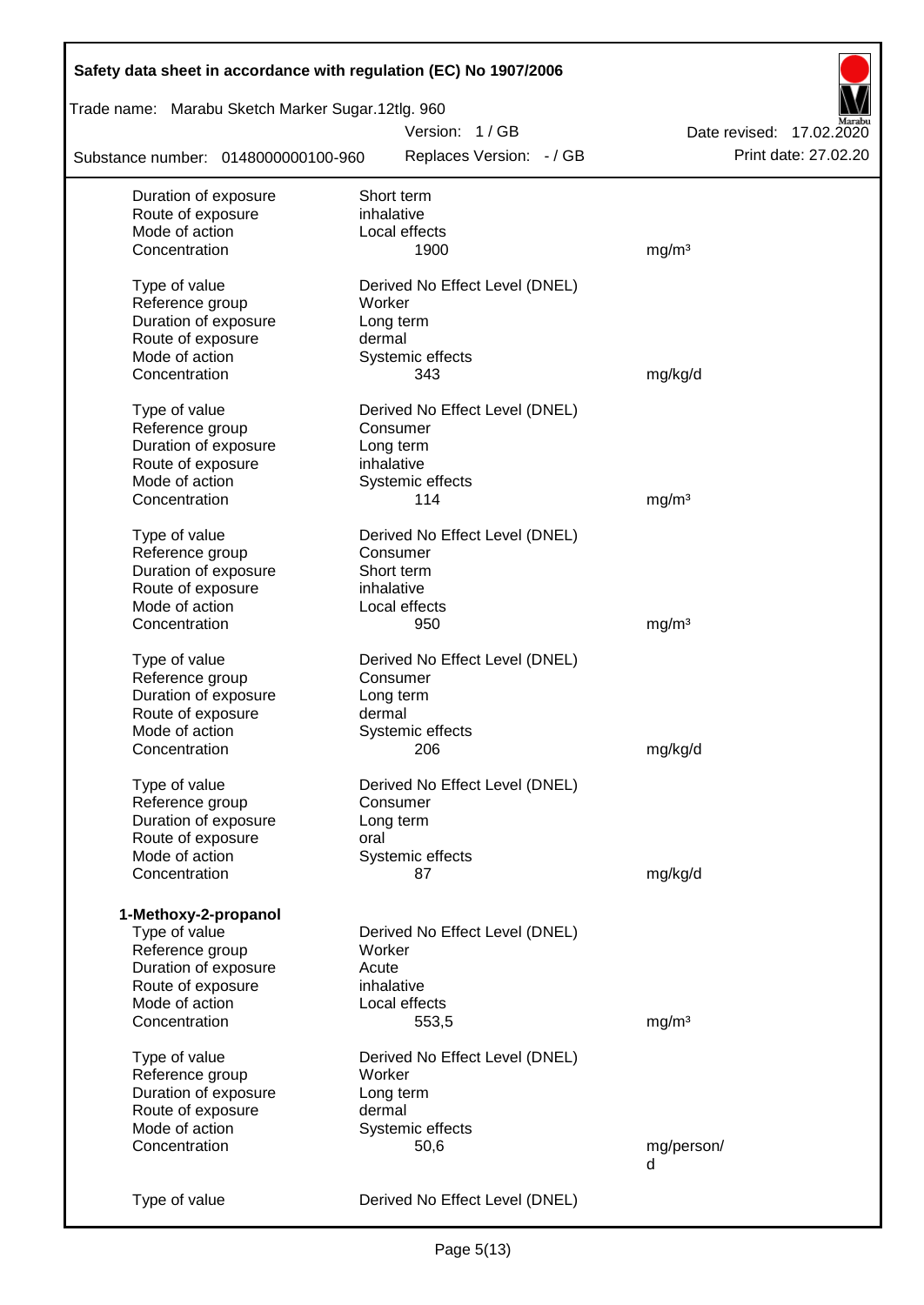| Safety data sheet in accordance with regulation (EC) No 1907/2006 |                                |                          |
|-------------------------------------------------------------------|--------------------------------|--------------------------|
| Trade name: Marabu Sketch Marker Sugar.12tlg. 960                 |                                |                          |
|                                                                   | Version: 1/GB                  | Date revised: 17.02.2020 |
| Substance number: 0148000000100-960                               | Replaces Version: - / GB       | Print date: 27.02.20     |
| Reference group                                                   | Worker                         |                          |
| Duration of exposure                                              | Long term                      |                          |
| Route of exposure                                                 | inhalative                     |                          |
| Mode of action                                                    | Systemic effects               |                          |
| Concentration                                                     | 369                            | mg/m <sup>3</sup>        |
| Type of value                                                     | Derived No Effect Level (DNEL) |                          |
| Reference group                                                   | <b>General Population</b>      |                          |
| Duration of exposure                                              | Long term                      |                          |
| Route of exposure                                                 | dermal                         |                          |
| Mode of action                                                    | Systemic effects               |                          |
| Concentration                                                     | 18,1                           | mg/kg                    |
| Type of value                                                     | Derived No Effect Level (DNEL) |                          |
| Reference group                                                   | <b>General Population</b>      |                          |
| Duration of exposure                                              | Long term                      |                          |
| Route of exposure                                                 | inhalative                     |                          |
| Mode of action                                                    | Systemic effects               |                          |
| Concentration                                                     | 43,9                           | mg/m <sup>3</sup>        |
| Type of value                                                     | Derived No Effect Level (DNEL) |                          |
| Reference group                                                   | <b>General Population</b>      |                          |
| Duration of exposure                                              | Long term                      |                          |
| Route of exposure                                                 | oral                           |                          |
| Mode of action                                                    | Systemic effects               |                          |
| Concentration                                                     | 3,3                            | mg/kg/d                  |
|                                                                   |                                |                          |
| <b>Predicted No Effect Concentration (PNEC)</b>                   |                                |                          |
| <b>Ethanol</b>                                                    |                                |                          |
| Type of value                                                     | <b>PNEC</b>                    |                          |
| Type                                                              | Freshwater                     |                          |
| Concentration                                                     | 0,96                           | mg/l                     |
| Type of value                                                     | <b>PNEC</b>                    |                          |
| <b>Type</b>                                                       | Saltwater                      |                          |
| Concentration                                                     | 0,79                           | mg/l                     |
| Type of value                                                     | <b>PNEC</b>                    |                          |
| <b>Type</b>                                                       | Water (intermittent release)   |                          |
| Concentration                                                     | 2,75                           | mg/l                     |
| Type of value                                                     | <b>PNEC</b>                    |                          |
| <b>Type</b>                                                       | Sewage treatment plant (STP)   |                          |
| Concentration                                                     | 580                            | mg/l                     |
| Type of value                                                     | <b>PNEC</b>                    |                          |
| <b>Type</b>                                                       | Freshwater sediment            |                          |
| Concentration                                                     | 3,6                            | mg/kg                    |
|                                                                   | <b>PNEC</b>                    |                          |
| Type of value                                                     | Marine sediment                |                          |
| <b>Type</b><br>Concentration                                      |                                | mg/kg                    |
|                                                                   | 2,9                            |                          |
| Type of value                                                     | <b>PNEC</b>                    |                          |
| <b>Type</b>                                                       | Soil                           |                          |
| Concentration                                                     | 0,63                           | mg/kg                    |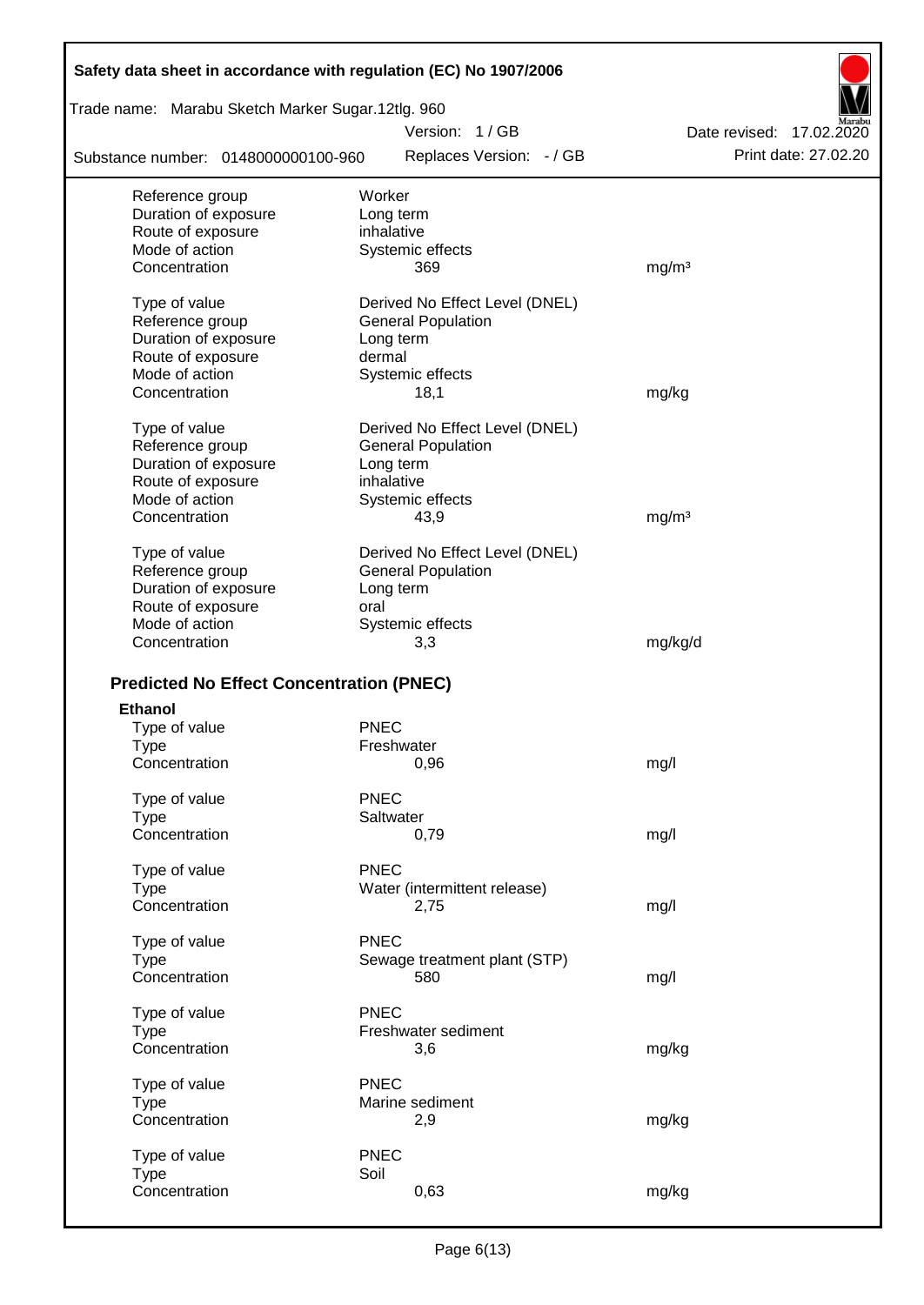|                      | Safety data sheet in accordance with regulation (EC) No 1907/2006 |                              |                          |
|----------------------|-------------------------------------------------------------------|------------------------------|--------------------------|
|                      | Trade name: Marabu Sketch Marker Sugar.12tlg. 960                 |                              |                          |
|                      |                                                                   | Version: 1/GB                | Date revised: 17.02.2020 |
|                      | Substance number: 0148000000100-960                               | Replaces Version: - / GB     | Print date: 27.02.20     |
| 1-Methoxy-2-propanol |                                                                   |                              |                          |
| Type of value        | <b>PNEC</b>                                                       |                              |                          |
| Type                 | Freshwater                                                        |                              |                          |
| Concentration        |                                                                   | 10                           | mg/l                     |
| Type of value        | <b>PNEC</b>                                                       |                              |                          |
| <b>Type</b>          | Water                                                             |                              |                          |
| Concentration        |                                                                   | 41,6                         | mg/kg                    |
| Type of value        | <b>PNEC</b>                                                       |                              |                          |
| <b>Type</b>          | Sediment                                                          |                              |                          |
| Concentration        |                                                                   | 41,6                         | mg/kg                    |
| Type of value        | <b>PNEC</b>                                                       |                              |                          |
| <b>Type</b>          |                                                                   | Marine sediment              |                          |
| Concentration        |                                                                   | 4,17                         | mg/kg                    |
| Type of value        | <b>PNEC</b>                                                       |                              |                          |
| Type                 | Soil                                                              |                              |                          |
| Concentration        |                                                                   | 2,47                         | mg/kg                    |
| Type of value        | <b>PNEC</b>                                                       |                              |                          |
| <b>Type</b>          |                                                                   | Sewage treatment plant (STP) |                          |
| Concentration        |                                                                   | 100                          | mg/l                     |
|                      |                                                                   |                              |                          |

## **8.2. Exposure controls**

#### **Exposure controls**

Provide adequate ventilation. Where reasonably practicable this should be achieved by the use of local exhaust ventilation and good general extraction. If these are not sufficient to maintain concentrations of particulates and solvent vapour below the OEL, suitable respiratory protection must be worn.

#### **Respiratory protection**

If workers are exposed to concentrations above the exposure limit they must use appropriate, certified respirators. Full mask, filter A

#### **Hand protection**

There is no one glove material or combination of materials that will give unlimited resistance to any individual or combination of chemicals.

For prolonged or repeated handling nitrile rubber gloves with textile undergloves are required.

| Material thickness | 0.5 | mm  |
|--------------------|-----|-----|
| Breakthrough time  | 30  | min |

The breakthrough time must be greater than the end use time of the product.

The instructions and information provided by the glove manufacturer on use, storage, maintenance and replacement must be followed.

Gloves should be replaced regularly and if there is any sign of damage to the glove material.

Always ensure that gloves are free from defects and that they are stored and used correctly.

The performance or effectiveness of the glove may be reduced by physical/ chemical damage and poor maintenance.

Barrier creams may help to protect the exposed areas of the skin, they should however not be applied once exposure has occurred.

#### **Eye protection**

Use safety eyewear designed to protect against splash of liquids.

#### **Body protection**

Cotton or cotton/synthetic overalls or coveralls are normally suitable.

## **SECTION 9: Physical and chemical properties**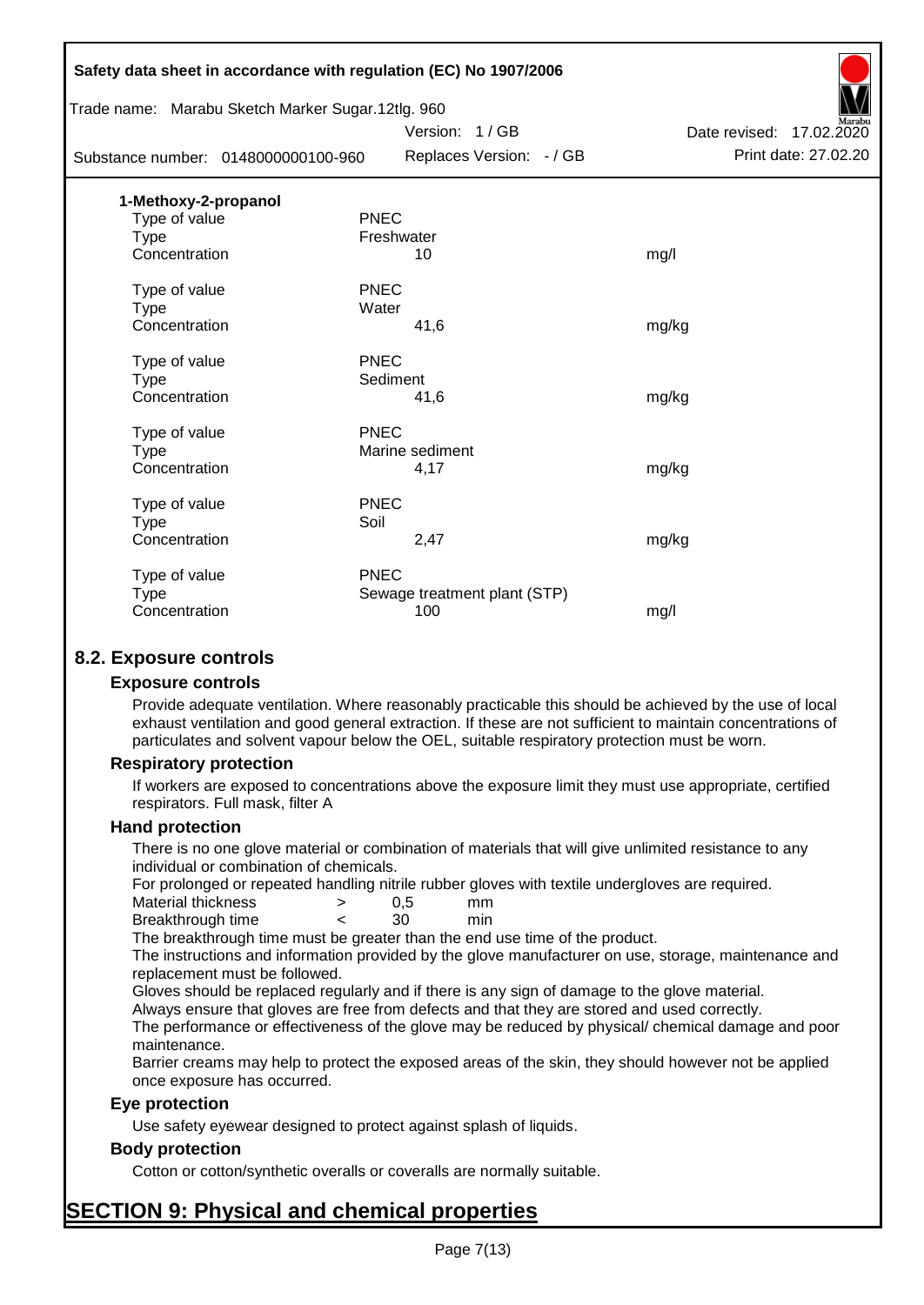| Safety data sheet in accordance with regulation (EC) No 1907/2006  |              |                        |                          |                 |                                                  |
|--------------------------------------------------------------------|--------------|------------------------|--------------------------|-----------------|--------------------------------------------------|
| Trade name: Marabu Sketch Marker Sugar.12tlg. 960                  |              | Version: 1/GB          |                          |                 |                                                  |
| Substance number: 0148000000100-960                                |              |                        | Replaces Version: - / GB |                 | Date revised: 17.02.2020<br>Print date: 27.02.20 |
|                                                                    |              |                        |                          |                 |                                                  |
| 9.1. Information on basic physical and chemical properties<br>Form | Liquid       |                        |                          |                 |                                                  |
| Colour                                                             | green        |                        |                          |                 |                                                  |
| <b>Odour</b>                                                       | solvent-like |                        |                          |                 |                                                  |
| <b>Odour threshold</b>                                             |              |                        |                          |                 |                                                  |
| Remarks                                                            |              | No data available      |                          |                 |                                                  |
| pH value                                                           |              |                        |                          |                 |                                                  |
| Remarks                                                            |              | Not applicable         |                          |                 |                                                  |
| <b>Melting point</b>                                               |              |                        |                          |                 |                                                  |
| Remarks                                                            |              | not determined         |                          |                 |                                                  |
| <b>Freezing point</b>                                              |              |                        |                          |                 |                                                  |
| Remarks                                                            |              | not determined         |                          |                 |                                                  |
| Initial boiling point and boiling range                            |              |                        |                          |                 |                                                  |
| Value                                                              | appr.        | 78                     |                          | $\rm ^{\circ}C$ |                                                  |
| <b>Flash point</b>                                                 |              |                        |                          |                 |                                                  |
| Value                                                              |              | 12                     |                          | $\rm ^{\circ}C$ |                                                  |
| Evaporation rate (ether $= 1$ ) :                                  |              |                        |                          |                 |                                                  |
| Remarks                                                            |              | not determined         |                          |                 |                                                  |
| Flammability (solid, gas)                                          |              |                        |                          |                 |                                                  |
| Not applicable                                                     |              |                        |                          |                 |                                                  |
| Upper/lower flammability or explosive limits                       |              |                        |                          |                 |                                                  |
| Lower explosion limit                                              | appr.        | 1,5                    |                          | %(V)            |                                                  |
| Upper explosion limit<br>Source                                    | appr.        | 15<br>Literature value |                          | $%$ (V)         |                                                  |
| <b>Vapour pressure</b>                                             |              |                        |                          |                 |                                                  |
| Value                                                              | appr.        | 59                     |                          | hPa             |                                                  |
| <b>Vapour density</b>                                              |              |                        |                          |                 |                                                  |
| Remarks                                                            |              | not determined         |                          |                 |                                                  |
| <b>Density</b>                                                     |              |                        |                          |                 |                                                  |
| <b>Remarks</b>                                                     |              | not determined         |                          |                 |                                                  |
| Solubility in water                                                |              |                        |                          |                 |                                                  |
| Remarks                                                            |              | partially miscible     |                          |                 |                                                  |
| <b>Partition coefficient: n-octanol/water</b>                      |              |                        |                          |                 |                                                  |
| Remarks                                                            |              | Not applicable         |                          |                 |                                                  |
|                                                                    |              |                        |                          |                 |                                                  |
| Ignition temperature<br>Value                                      |              | 287                    |                          | $\rm ^{\circ}C$ |                                                  |
| Source                                                             | appr.        | Literature value       |                          |                 |                                                  |
| <b>Efflux time</b>                                                 |              |                        |                          |                 |                                                  |
| Value                                                              | $\,<\,$      | 12                     |                          | s               |                                                  |
| Temperature                                                        |              | 20                     | $^{\circ}C$              |                 |                                                  |
| Method                                                             |              | DIN 53211 4 mm         |                          |                 |                                                  |
| <b>Explosive properties</b>                                        |              |                        |                          |                 |                                                  |
| evaluation                                                         | no           |                        |                          |                 |                                                  |
| <b>Oxidising properties</b>                                        |              |                        |                          |                 |                                                  |
| evaluation                                                         | None known   |                        |                          |                 |                                                  |
| 9.2. Other information                                             |              |                        |                          |                 |                                                  |

Б

 $\mathsf{l}$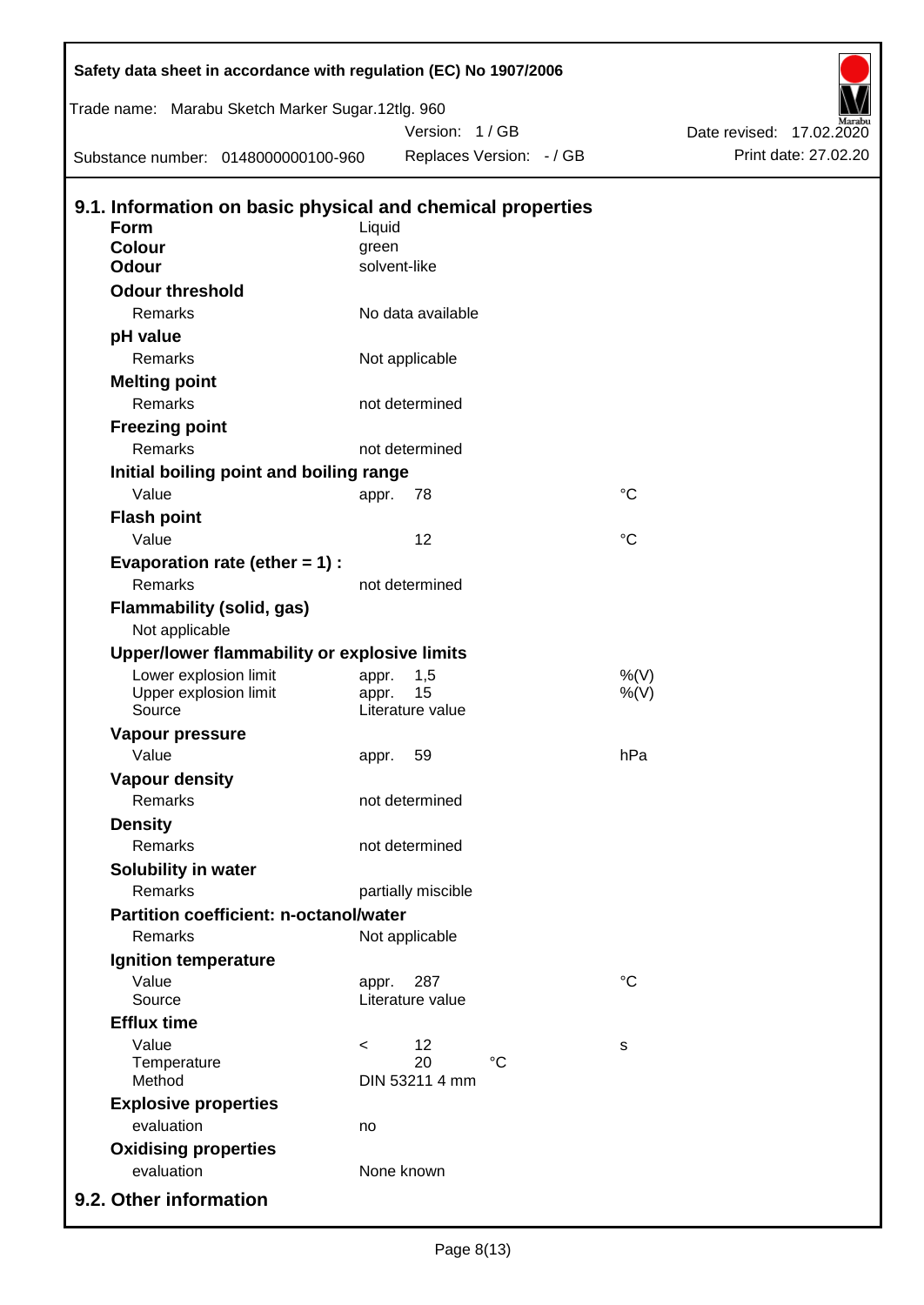| Safety data sheet in accordance with regulation (EC) No 1907/2006                                                                                                     |          |                                      |       |                                                                                                        |
|-----------------------------------------------------------------------------------------------------------------------------------------------------------------------|----------|--------------------------------------|-------|--------------------------------------------------------------------------------------------------------|
| Trade name: Marabu Sketch Marker Sugar.12tlg. 960                                                                                                                     |          |                                      |       |                                                                                                        |
|                                                                                                                                                                       |          | Version: 1/GB                        |       | Date revised: 17.02.2020                                                                               |
| Substance number: 0148000000100-960                                                                                                                                   |          | Replaces Version: - / GB             |       | Print date: 27.02.20                                                                                   |
| <b>Other information</b>                                                                                                                                              |          |                                      |       | The physical specifications are approximate values and refer to the used safety relevant component(s). |
| <b>SECTION 10: Stability and reactivity</b>                                                                                                                           |          |                                      |       |                                                                                                        |
| 10.1. Reactivity<br>No hazardous reactions when stored and handled according to prescribed instructions.                                                              |          |                                      |       |                                                                                                        |
| 10.2. Chemical stability<br>Stable under recommended storage and handling conditions (see section 7).                                                                 |          |                                      |       |                                                                                                        |
| 10.3. Possibility of hazardous reactions<br>Keep away from oxidising agents, strongly alkaline and strongly acid materials in order to avoid<br>exothermic reactions. |          |                                      |       |                                                                                                        |
| 10.4. Conditions to avoid<br>When exposed to high temperatures may produce hazardous decomposition products.                                                          |          |                                      |       |                                                                                                        |
| 10.5. Incompatible materials<br>No hazardous reactions when stored and handled according to prescribed instructions.                                                  |          |                                      |       |                                                                                                        |
| 10.6. Hazardous decomposition products<br>See chapter 5.2 (Firefighting measures - Special hazards arising from the substance or mixture).                            |          |                                      |       |                                                                                                        |
| <b>SECTION 11: Toxicological information</b>                                                                                                                          |          |                                      |       |                                                                                                        |
| 11.1. Information on toxicological effects                                                                                                                            |          |                                      |       |                                                                                                        |
| <b>Acute oral toxicity</b>                                                                                                                                            |          |                                      |       |                                                                                                        |
| Remarks                                                                                                                                                               |          |                                      |       | Based on available data, the classification criteria are not met.                                      |
| <b>Acute oral toxicity (Components)</b>                                                                                                                               |          |                                      |       |                                                                                                        |
| 1-Methoxy-2-propanol                                                                                                                                                  |          |                                      |       |                                                                                                        |
| <b>Species</b><br>LD50                                                                                                                                                | rat      | 5200                                 |       |                                                                                                        |
| <b>Acute dermal toxicity</b>                                                                                                                                          |          |                                      | mg/kg |                                                                                                        |
| Remarks                                                                                                                                                               |          |                                      |       | Based on available data, the classification criteria are not met.                                      |
| <b>Acute dermal toxicity (Components)</b>                                                                                                                             |          |                                      |       |                                                                                                        |
| 1-Methoxy-2-propanol<br>Species<br>LD50                                                                                                                               | rabbit   | 14000                                | mg/kg |                                                                                                        |
| <b>Acute inhalational toxicity</b>                                                                                                                                    |          |                                      |       |                                                                                                        |
| Remarks                                                                                                                                                               |          |                                      |       | Based on available data, the classification criteria are not met.                                      |
| <b>Skin corrosion/irritation</b>                                                                                                                                      |          |                                      |       |                                                                                                        |
| Remarks                                                                                                                                                               |          |                                      |       | Based on available data, the classification criteria are not met.                                      |
| Serious eye damage/irritation                                                                                                                                         |          |                                      |       |                                                                                                        |
| evaluation<br>Remarks                                                                                                                                                 | irritant | The classification criteria are met. |       |                                                                                                        |
| <b>Sensitization</b>                                                                                                                                                  |          |                                      |       |                                                                                                        |
| Remarks                                                                                                                                                               |          |                                      |       | Based on available data, the classification criteria are not met.                                      |
| <b>Mutagenicity</b><br>Remarks                                                                                                                                        |          |                                      |       |                                                                                                        |
| <b>Reproductive toxicity</b>                                                                                                                                          |          |                                      |       | Based on available data, the classification criteria are not met.                                      |
| Remarks                                                                                                                                                               |          |                                      |       | Based on available data, the classification criteria are not met.                                      |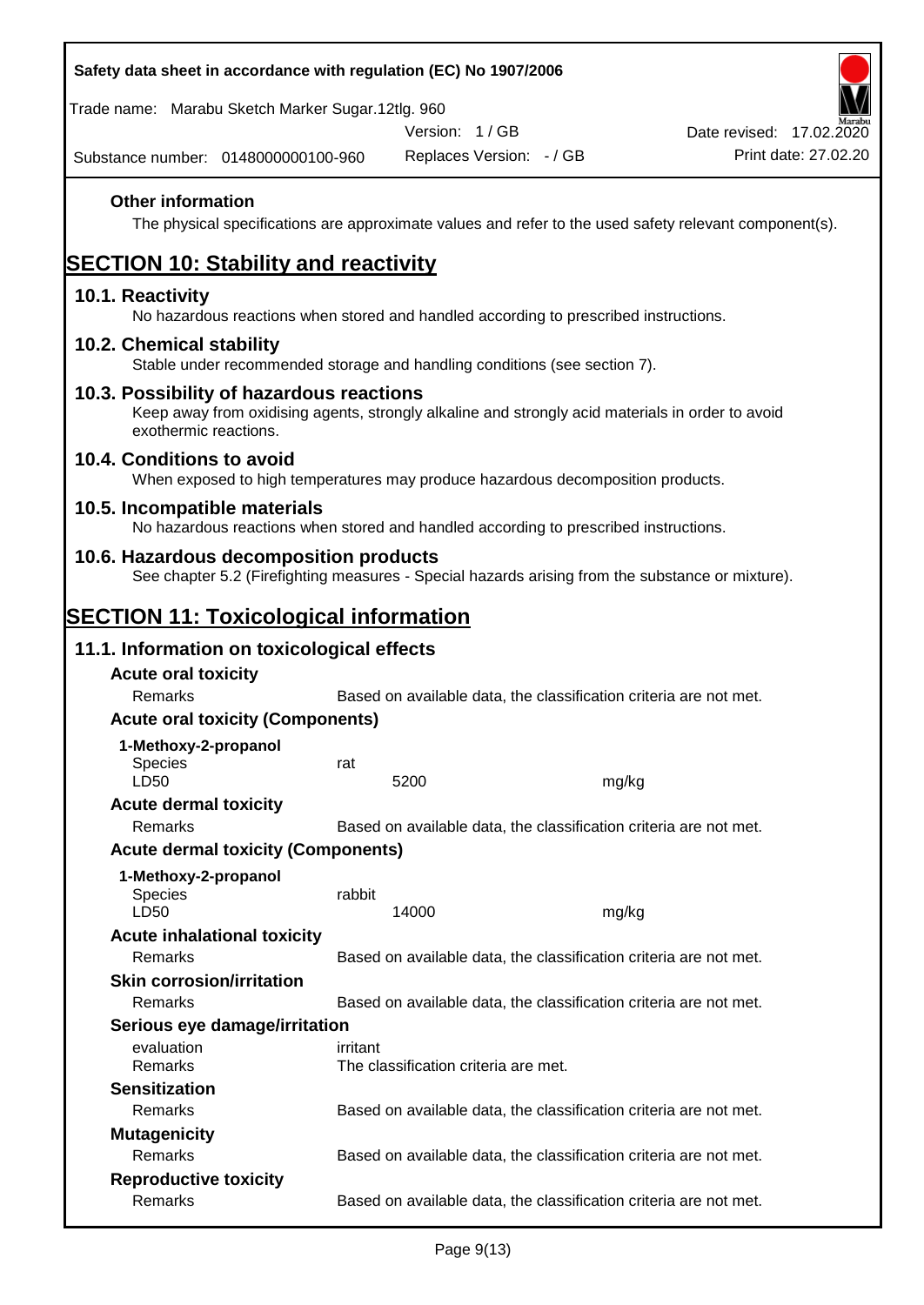#### **Safety data sheet in accordance with regulation (EC) No 1907/2006**

Trade name: Marabu Sketch Marker Sugar.12tlg. 960

Version: 1 / GB

Date revised: 17.02.2020

Substance number: 0148000000100-960

Replaces Version: - / GB Print date: 27.02.20

| Carcinogenicity                              |                                                                   |
|----------------------------------------------|-------------------------------------------------------------------|
| <b>Remarks</b>                               | Based on available data, the classification criteria are not met. |
| <b>Specific Target Organ Toxicity (STOT)</b> |                                                                   |
| Single exposure                              |                                                                   |
| <b>Remarks</b>                               | Based on available data, the classification criteria are not met. |
| <b>Repeated exposure</b>                     |                                                                   |
| <b>Remarks</b>                               | Based on available data, the classification criteria are not met. |
| <b>Aspiration hazard</b>                     |                                                                   |
|                                              | Based on available data, the classification criteria are not met. |

#### **Experience in practice**

Exposure to component solvents vapours concentration in excess of the stated occupational exposure limit may result in adverse health effects such as mucous membrane and respiratory system irritation and adverse effects on kidney, liver and central nervous system. Symptoms and signs include headache, dizziness, fatigue, muscular weakness, drowsiness and in extreme cases, loss of consciousness. Solvents may cause some of the above effects by absorption through the skin. Repeated or prolonged contact with the mixture may cause removal of natural fat from the skin resulting in non-allergic contact dermatitis and absorption through the skin. The liquid splashed in the eyes may cause irritation and reversible damage. Ingestion may cause nausea, diarrhoea and vomiting. This takes into account, where known, delayed and immediate effects and also chronic effects of components from short-term and long-term exposure by oral, inhalation and dermal routes of exposure and eye contact.

#### **Other information**

There are no data available on the mixture itself.

The mixture has been assessed following the additivity method of the CLP Regulation (EC) No 1272/2008 and classified for toxicological hazards accordingly.

## **SECTION 12: Ecological information**

#### **12.1. Toxicity**

#### **General information**

There are no data available on the mixture itself.Do not allow to enter drains or water courses.The mixture has been assessed following the summation method of the CLP Regulation (EC) No 1272/2008 and is not classified as dangerous for the environment.

#### **Fish toxicity (Components)**

| 1-Methoxy-2-propanol                  |                              |                  |   |      |  |
|---------------------------------------|------------------------------|------------------|---|------|--|
| <b>Species</b>                        | golden orfe (Leuciscus idus) |                  |   |      |  |
| LC <sub>0</sub>                       | ⋗                            | 4600             |   | mq/l |  |
| Duration of exposure                  |                              | 96               | h |      |  |
| <b>Daphnia toxicity (Components)</b>  |                              |                  |   |      |  |
| 1-Methoxy-2-propanol                  |                              |                  |   |      |  |
| <b>Species</b>                        |                              | Daphnia magna    |   |      |  |
| EC50                                  |                              | 23300            |   | mq/1 |  |
| Duration of exposure                  |                              | 48               | h |      |  |
| <b>Algae toxicity (Components)</b>    |                              |                  |   |      |  |
| 1-Methoxy-2-propanol                  |                              |                  |   |      |  |
| <b>Species</b>                        |                              | Desmodesmus      |   |      |  |
| EC50                                  | ⋗                            | 1000             |   | mq/1 |  |
| Duration of exposure                  |                              | 168              | h |      |  |
| <b>Bacteria toxicity (Components)</b> |                              |                  |   |      |  |
| 1-Methoxy-2-propanol                  |                              |                  |   |      |  |
| Species                               |                              | activated sludge |   |      |  |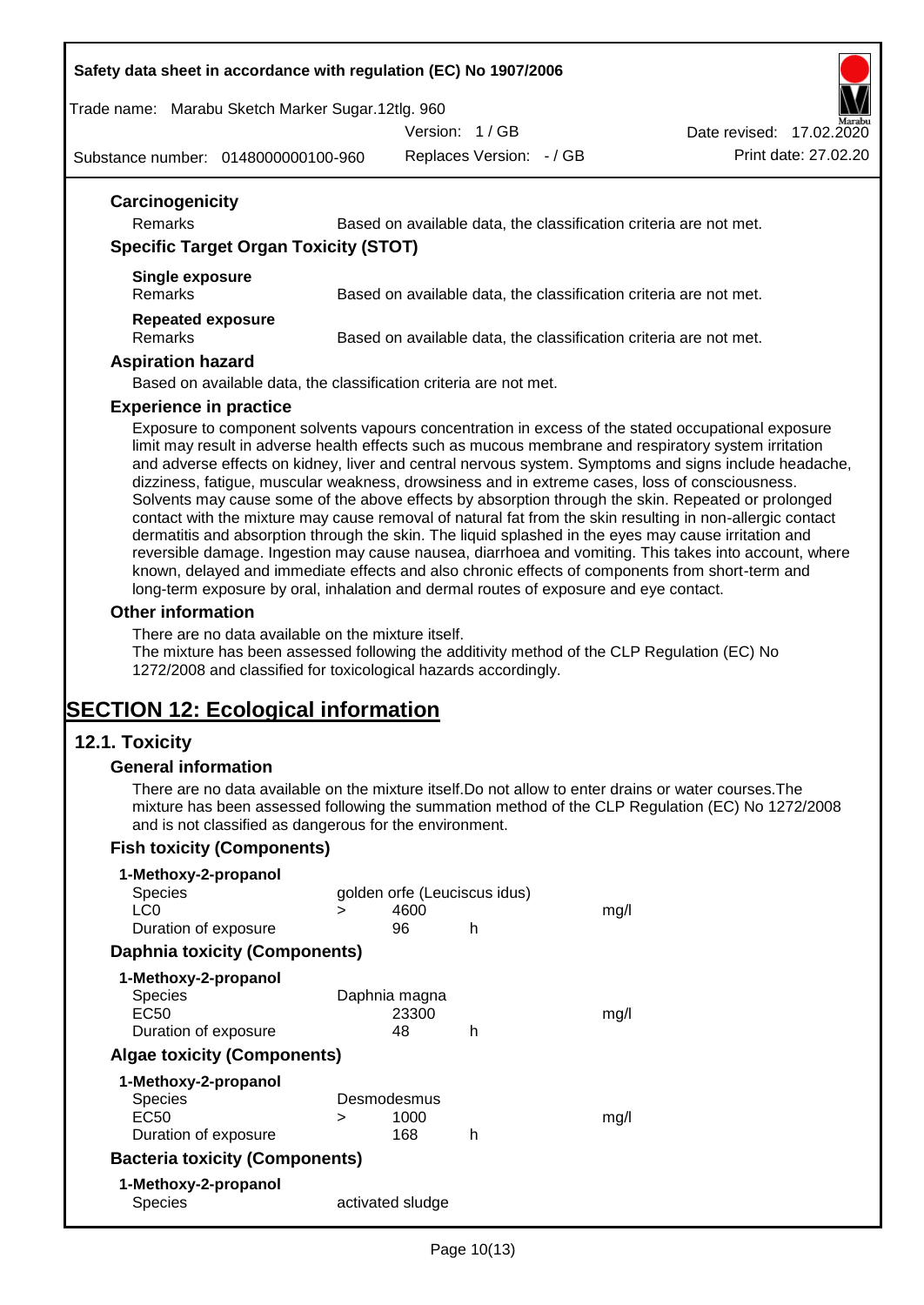| Safety data sheet in accordance with regulation (EC) No 1907/2006                                                                                                                                      |                                                                                                                                                                                                                                                                                                                                                                                                                                                                      |                   |                |                          |                                                         |                          |                      |
|--------------------------------------------------------------------------------------------------------------------------------------------------------------------------------------------------------|----------------------------------------------------------------------------------------------------------------------------------------------------------------------------------------------------------------------------------------------------------------------------------------------------------------------------------------------------------------------------------------------------------------------------------------------------------------------|-------------------|----------------|--------------------------|---------------------------------------------------------|--------------------------|----------------------|
| Trade name: Marabu Sketch Marker Sugar.12tlg. 960                                                                                                                                                      |                                                                                                                                                                                                                                                                                                                                                                                                                                                                      |                   | Version: 1/GB  |                          |                                                         | Date revised: 17.02.2020 |                      |
| Substance number: 0148000000100-960                                                                                                                                                                    |                                                                                                                                                                                                                                                                                                                                                                                                                                                                      |                   |                | Replaces Version: - / GB |                                                         |                          | Print date: 27,02.20 |
| <b>EC50</b>                                                                                                                                                                                            |                                                                                                                                                                                                                                                                                                                                                                                                                                                                      | $\, > \,$         | 1000           |                          | mg/l                                                    |                          |                      |
| 12.2. Persistence and degradability<br><b>General information</b><br>No data available<br>1-Methoxy-2-propanol<br>Value<br>Duration of test<br>evaluation<br>Method<br>12.3. Bioaccumulative potential | <b>Biodegradability (Components)</b>                                                                                                                                                                                                                                                                                                                                                                                                                                 | <b>OECD 301 F</b> | 90<br>28       | d                        | %<br>Readily biodegradable (according to OECD criteria) |                          |                      |
| <b>General information</b><br>Remarks<br>12.4. Mobility in soil<br><b>General information</b>                                                                                                          | There are no data available on the mixture itself.<br><b>Partition coefficient: n-octanol/water</b>                                                                                                                                                                                                                                                                                                                                                                  |                   | Not applicable |                          |                                                         |                          |                      |
| 12.5. Results of PBT and vPvB assessment<br><b>General information</b>                                                                                                                                 | There are no data available on the mixture itself.<br>There are no data available on the mixture itself.                                                                                                                                                                                                                                                                                                                                                             |                   |                |                          |                                                         |                          |                      |
| 12.6. Other adverse effects<br><b>General information</b><br><b>SECTION 13: Disposal considerations</b>                                                                                                | There are no data available on the mixture itself.                                                                                                                                                                                                                                                                                                                                                                                                                   |                   |                |                          |                                                         |                          |                      |
| 13.1. Waste treatment methods                                                                                                                                                                          |                                                                                                                                                                                                                                                                                                                                                                                                                                                                      |                   |                |                          |                                                         |                          |                      |
|                                                                                                                                                                                                        | Disposal recommendations for the product                                                                                                                                                                                                                                                                                                                                                                                                                             |                   |                |                          |                                                         |                          |                      |
| EWC waste code                                                                                                                                                                                         | Do not allow to enter drains or water courses.<br>Wastes and emptied containers should be classified in accordance with relevant national regulation.<br>The European Waste Catalogue classification of this product, when disposed of as waste is<br>If this product is mixed with other wastes, the original waste product code may no longer apply and the<br>appropriate code should be assigned.<br>For further information contact your local waste authority. | 08 03 12*         |                |                          | waste ink containing dangerous substances               |                          |                      |
|                                                                                                                                                                                                        | Disposal recommendations for packaging                                                                                                                                                                                                                                                                                                                                                                                                                               |                   |                |                          |                                                         |                          |                      |
|                                                                                                                                                                                                        | Using information provided in this safety data sheet, advice should be obtained from the relevant waste<br>authority on the classification of empty containers.<br>Empty containers must be scrapped or reconditioned.<br>Not emptied containers are hazardous waste (waste code number 150110).                                                                                                                                                                     |                   |                |                          |                                                         |                          |                      |
| <b>SECTION 14: Transport information</b>                                                                                                                                                               |                                                                                                                                                                                                                                                                                                                                                                                                                                                                      |                   |                |                          |                                                         |                          |                      |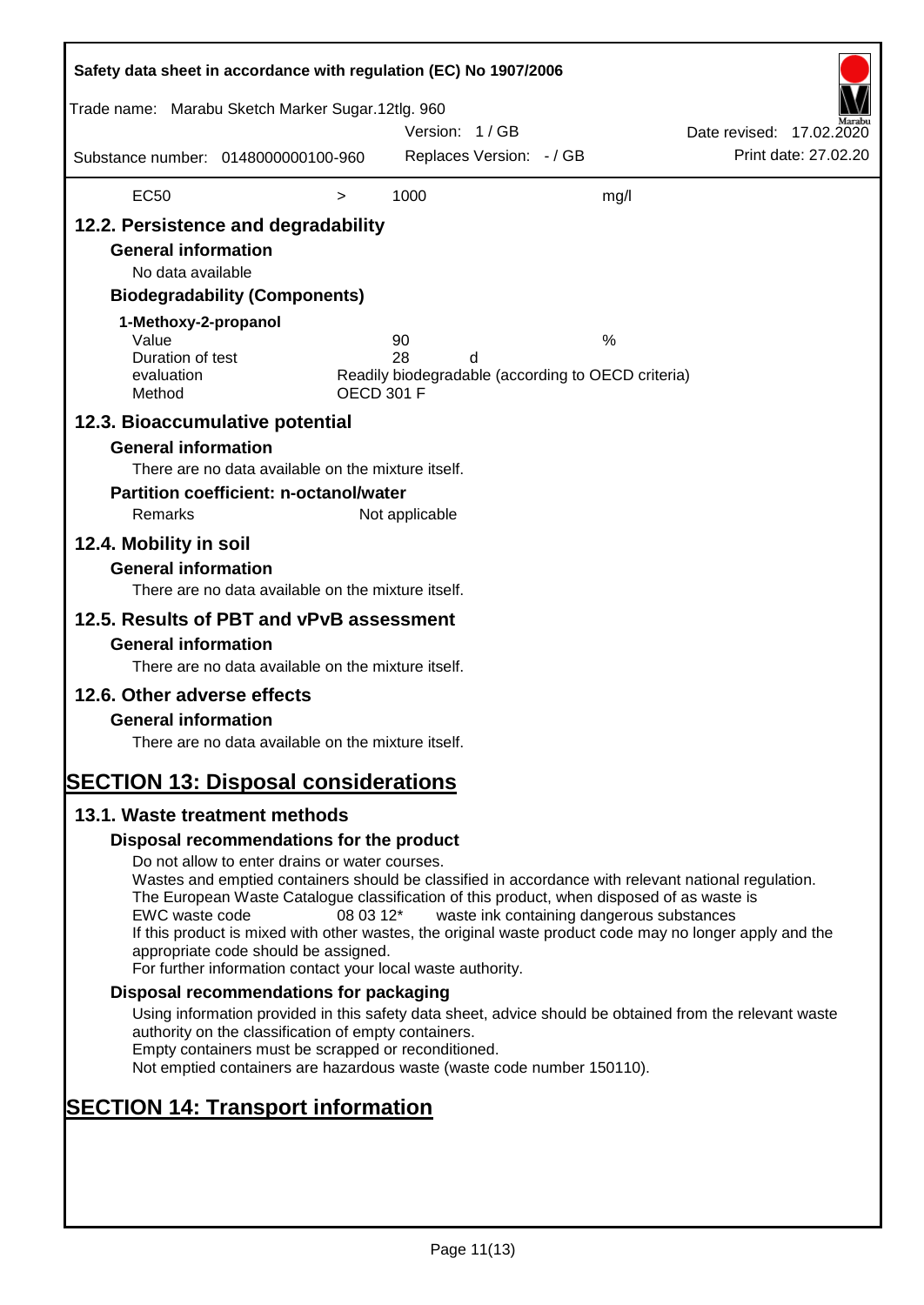#### **Safety data sheet in accordance with regulation (EC) No 1907/2006**

### Trade name: Marabu Sketch Marker Sugar.12tlg. 960

Substance number: 0148000000100-960

|                                     | <b>Land transport ADR/RID</b> | <b>Marine transport</b><br><b>IMDG/GGVSee</b> | Air transport<br><b>ICAO/IATA</b> |  |
|-------------------------------------|-------------------------------|-----------------------------------------------|-----------------------------------|--|
| Tunnel restriction code             | D/E                           |                                               |                                   |  |
| 14.1. UN number                     | 1263                          | 1263                                          | 1263                              |  |
| 14.2. UN proper shipping name       | <b>PAINT</b>                  | <b>PAINT</b>                                  | <b>PAINT</b>                      |  |
| 14.3. Transport hazard<br>class(es) | 3                             | 3                                             | 3                                 |  |
| Label                               |                               |                                               |                                   |  |
| 14.4. Packing group                 | $\mathbf{H}$                  | $\mathbf{H}$                                  | $\mathbf{H}$                      |  |
| Special provision                   | 640D                          |                                               |                                   |  |
| <b>Limited Quantity</b>             | 51                            |                                               |                                   |  |
| Transport category                  | 3                             |                                               |                                   |  |
| 14.5. Environmental hazards         |                               | no                                            |                                   |  |

Version: 1 / GB

## **Information for all modes of transport**

### **14.6. Special precautions for user**

Transport within the user's premises:

Always transport in closed containers that are upright and secure.

Ensure that persons transporting the product know what to do in the event of an accident or spillage.

## **Other information**

**14.7. Transport in bulk according to Annex II of Marpol and the IBC Code**

## no

## **SECTION 15: Regulatory information**

## **15.1. Safety, health and environmental regulations/legislation specific for the substance or mixture**

## **VOC**

VOC (EU) 87 %

#### **Other information**

The product does not contain substances of very high concern (SVHC).

## **15.2. Chemical safety assessment**

For this preparation a chemical safety assessment has not been carried out.

# **SECTION 16: Other information**

**Hazard statements listed in Chapter 3**



Replaces Version: - / GB Print date: 27.02.20 Date revised: 17.02.2020